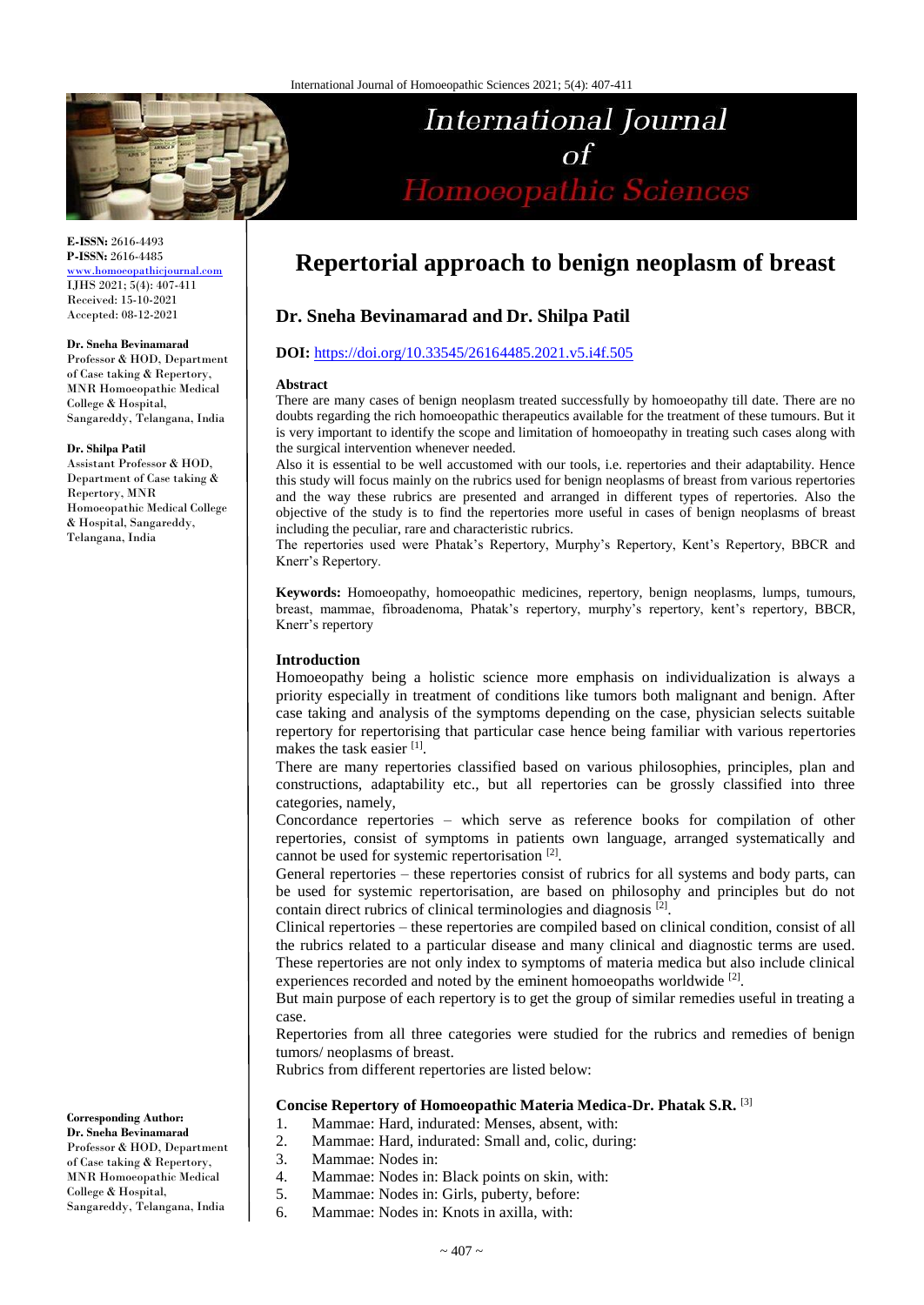- 7. Mammae: Nodes in: Movable, tender, moving arms Agg:
- 8. Mammae: Nodes in: Old:
- 9. Mammae: Nodes in: Painful, old fat men, in:
- 10. Mammae: Nodes in: Soft, tender:
- 11. Mammae: Nodes in: Touch Agg.:<br>12. Mammae: Nodes in: Walnut. like
- Mammae: Nodes in: Walnut, like males in:
- 13. Growth, new tumours etc
- 14. Growth, new tumours etc.: Rapid:

## **Homoeopathic Medical Repertory**- **Robin Murphy [4]**

- 1. Breasts-Tumors, breasts, growths, (see Cancer, Induration, Lumps, Nodules):
- 2. Breasts-Tumors, breasts, growths, Fibroid:
- 3. Breasts-Tumors, breasts, growths, Hard Left, in, painful:
- 4. Breasts-Tumors, breasts, growths, Hard Right, in, grew until milk was secreted:
- 5. Breasts-Tumors, breasts, growths, Hard, Nodular:
- 6. Breasts-Tumors, breasts, growths, Hard, Stony, nodulated, not attached to skin, movable and as large as a filbert, lancinating pains:
- 7. Breasts- Tumors, breasts, growths, Indurated:
- 8. Breasts-Tumors, breasts, growths, Injury, after:
- 9. Breasts-Tumors, breasts, growths, Menopause, period, in:
- 10. Breasts-Tumors, breasts, growths, Nipples: Left, under, large as hen's egg,
- 11. Breasts-Tumors, breasts, growths, Nipples: Right, in, hard, large as a hen's egg:
- 12. Breasts-Tumors, breasts, growths, Painless, in right:
- 13. Breasts-Tumors, breasts, growths, Skin, loose:
- 14. Breasts-Tumors, breasts, growths, Small, painless, near nipple:
- 15. Breasts-Tumors, breasts, growths, Uneven:
- 16. Breasts-Tumors, breasts, growths, Warm, perspiration and gastric complaints, with:
- 17. Breasts-Tumors, breasts, growths, Young, married woman, in a:
- 18. Cancer Breast, cancer: Fibroadenoma Calcariafluorica (cross reference)

## **Repertory of Homoeopathic Materia Medica by J.T Kent [5]**

- 1. Chest- Induration: Mammae: Abscess, after:
- 2. Chest- Induration: Mammae: cicatrices, in:
- 3. Chest- Induration: Mammae: Contusion, after:
- 4. Chest- Induration: Mammae: Menses, before:
- 5. Chest- Induration: Mammae: Nipples:
- 6. Chest- Nodules, sensitive Mammae, in
- 7. Chest- Nodules, sensitive Mammae, in right
- 8. Chest- Nodules, sensitive Mammae, in dry black points at tip
- 9. Chest- Nodules, sensitive Mammae, in menses, during
- 10. Chest- Nodules, sensitive Mammae, in pregnancy,

during

- 11. Chest- Nodules, sensitive Mammae, in purple
- 12. Chest- Induration: Mammae: Right: CR Chest-Nodules, sensitive - Mammae, in– right
- 13. Chest- Induration: Mammae: Left: CR -Chest- Nodules, sensitive - Mammae, in - left
- 14. Chest- Induration: Mammae: Menses,during: CR Chest- Nodules, sensitive - Mammae, in - menses, during

## **Boenninghausen's Characteristics Materia Medica & Repertory-Dr. C.M. Boger [6]**

- 1. Chest- Mammae: Nodes, induration:
- 2. Chest- Mammae: Nodes, induration: Blows or injuries after:

# **Repertory of Hering's Guiding Symptoms of our Materia Medicaby Calvin B Knerr [7]**

- 1. Pregnancy, Parturition, Lactation- Mammae: Induration: Stony hardness:
- 2. Pregnancy, Parturition, Lactation- Mammae: Induration: Abscess of right mammary gland, after, remaining without change for two years:
- 3. Pregnancy, Parturition, Lactation- Mammae: Induration: Contusion, from, hard lump as large as a walnut on right side of nipple, of right, constant dull heavy pain, at night after spot has been irritated in any way, sharp and shooting pain:
- 4. Pregnancy, Parturition, Lactation- Mammae: Induration: Leucorrhoea or amenorrhoea, with:
- 5. Pregnancy, Parturition, Lactation- Mammae: Induration: Bluish red nodosities, size of a hazelnut, dry, black points at tips:
- 6. Pregnancy, Parturition, Lactation- Mammae: Induration: Caked, an early tendency to become:
- 7. Pregnancy, Parturition, Lactation- Mammae: Induration: Confinement, a few days after:
- 8. Pregnancy, Parturition, Lactation- Mammae: Induration: Lumps: Girls, in young, painful, affecting arm:
- 9. Pregnancy, Parturition, Lactation- Mammae: Tumors: Hard, nodular:
- 10. Pregnancy, Parturition, Lactation- Mammae: Tumors: Hard, stony, nodulated, not attached to skin, movable and as large as a filbert, lancinating pains:
- 11. Pregnancy, Parturition, Lactation- Mammae: Tumors: Hard, very, incompressible, knobby, immovable, lancinating pains:
- 12. Pregnancy, Parturition, Lactation-Nipples: Tumor, hard, in right, large as a hen's egg

#### **Result**

The rubrics from these 5 repertories related to benign neoplasm of breast were repertorised using RADAR and HOMPATH Zomeo softwares and following results were observed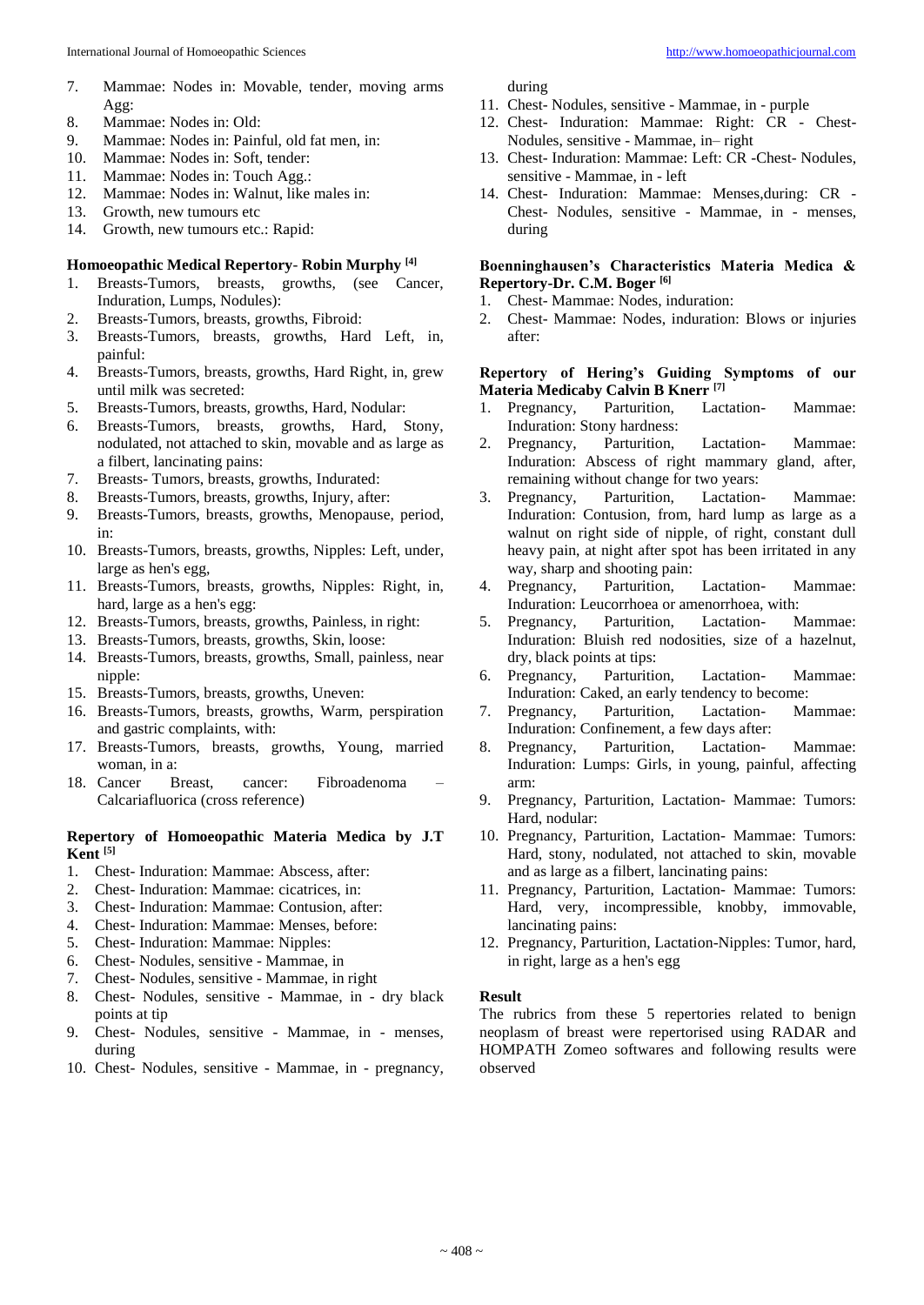|                                                                                  |                |                |                |   |  |   | to the sub- and a see all the age of the law the set it is a |                 |                 |                 |    | <b>Sp.</b> | 木 |
|----------------------------------------------------------------------------------|----------------|----------------|----------------|---|--|---|--------------------------------------------------------------|-----------------|-----------------|-----------------|----|------------|---|
|                                                                                  |                |                | 3              |   |  | 8 | 9                                                            | 10 <sup>1</sup> | 11 <sup>1</sup> | 12 <sup>2</sup> | 13 | 14         |   |
|                                                                                  | $\overline{2}$ | 2              | $\overline{2}$ | 2 |  |   |                                                              |                 |                 |                 |    |            |   |
|                                                                                  | $\overline{2}$ | $\overline{2}$ | $\overline{2}$ | 2 |  |   |                                                              |                 |                 |                 |    |            |   |
| 2. Clipboard 2<br>$\mathbb{H}$ .                                                 |                |                |                |   |  |   |                                                              |                 |                 |                 |    |            |   |
| 1. M - Mammae - hard, indurated - menses, absent, with<br>(1) 1<br>Þ.            |                |                |                |   |  |   |                                                              |                 |                 |                 |    |            |   |
| 2. M - Mammae - hard, indurated - nodes<br>(2)1<br>Þ.                            |                |                |                |   |  |   |                                                              |                 |                 |                 |    |            |   |
| (1)1<br>3. M - Mammae - hard, indurated - small and, colic, during               |                |                |                |   |  |   |                                                              |                 |                 |                 |    |            |   |
| ▶ 4. M - Mammae - nodes, in - black points on skin, with<br>(1) 1                |                |                |                |   |  |   |                                                              |                 |                 |                 |    |            |   |
| 5. M - Mammae - nodes, in - girls puberty, before<br>(1) 1<br>Þ.                 |                |                |                |   |  |   |                                                              |                 |                 |                 |    |            |   |
| ▶ 6. M - Mammae - nodes, in - knots in axilla, with<br>(1) 1                     |                |                |                |   |  |   |                                                              |                 |                 |                 |    |            |   |
| ▶ 7. M - Mammae - nodes, in - milk, secretion of, with<br>(1) 1                  |                |                |                |   |  |   |                                                              |                 |                 |                 |    |            |   |
| $\triangleright$ 8. M - Mammae - nodes, in - movable, tender, moving arms  (1) 1 |                |                |                |   |  |   |                                                              |                 |                 |                 |    |            |   |
| (1) 1<br>▶ 9. M - Mammae - nodes, in - old                                       |                |                |                |   |  |   |                                                              |                 |                 |                 |    |            |   |
| 10. M - Mammae - nodes, in - painful, old fat men, in<br>(1)1<br>Þ.              |                |                |                |   |  |   |                                                              |                 |                 |                 |    |            |   |
| 11. M - Mammae - nodes, in - soft, tender<br>(2) 1<br>Þ.                         |                |                |                |   |  |   |                                                              |                 |                 |                 |    |            |   |
| 12. M - Mammae - nodes, in - touch agg<br>(1) 1<br>P.                            |                |                |                |   |  |   |                                                              |                 |                 |                 |    |            |   |
| 13. M - Mammae - nodes, in - walnut like, males in<br>(2)1<br>Þ.                 |                |                |                |   |  |   |                                                              |                 |                 |                 |    |            |   |
| 14. G - Growths new, tumours etc - rapid<br>(2)1<br>Þ.                           |                |                |                |   |  |   |                                                              |                 |                 |                 |    |            |   |
|                                                                                  |                |                |                |   |  |   |                                                              |                 |                 |                 |    |            |   |

**Fig 1:** Repertorisation using Phatak's Repertory by Radar Opus [8]

All the 14 rubrics from Phatak's repertory for lump in mammae were repertorised and it was observed that no single remedy is covering more than 2 rubrics which

indicates that the rubrics in this repertory are very peculiar for a specific condition which were added by Dr. Phatak after clinically verifying them.

|    | Cato-an.<br>21/10 x1 dx, 21/21, calc wall 2 x1 h as a calc wall as a dx, and de-<br><b>Sole</b> .<br>Con.<br>str. |                |                |   |   |                |                |                |   |   |                |                |                |                |                |                 |              |   |
|----|-------------------------------------------------------------------------------------------------------------------|----------------|----------------|---|---|----------------|----------------|----------------|---|---|----------------|----------------|----------------|----------------|----------------|-----------------|--------------|---|
|    |                                                                                                                   |                |                |   |   |                | 6              |                | 8 | 9 | 10             | 11             | 12             | 13             | 14             | 15 <sup>1</sup> | $16 \mid 17$ |   |
|    |                                                                                                                   | 8              | 4              | з | 2 | $\overline{2}$ | $\overline{2}$ | $\overline{2}$ |   | 1 |                |                |                |                |                |                 |              | 1 |
| 19 |                                                                                                                   | 17             | $\overline{z}$ |   | з | з              | з              | $\mathbf{z}$   | з | з | $\overline{2}$ | $\overline{2}$ | $\overline{2}$ | $\overline{2}$ | $\overline{2}$ |                 |              | 1 |
|    | 3. Clipboard 3<br>$\infty$                                                                                        |                |                |   |   |                |                |                |   |   |                |                |                |                |                |                 |              |   |
|    | (4)1<br>$\triangleright$ 1. Breasts - TUMORS, breasts, growths - fibroid                                          |                |                |   |   |                |                |                |   |   |                |                |                |                |                |                 |              |   |
|    | 2. Breasts - TUMORS, breasts, growths - hard<br>(3) 1                                                             | з              |                |   |   |                |                |                |   |   |                |                |                |                |                |                 |              |   |
|    | 3. Breasts - TUMORS, breasts, growths - hard - $\left  \ldots \right $ (2) 1                                      | $\overline{2}$ |                |   |   |                |                |                |   |   |                |                |                |                |                |                 |              |   |
|    | 4. Breasts - TUMORS, breasts, growths - hard -  (1) 1                                                             |                |                |   |   |                |                |                |   |   |                |                |                |                |                |                 |              |   |
|    | 5. Breasts - TUMORS, breasts, growths - hard -  (1) 1                                                             |                |                |   |   |                |                |                |   |   |                |                |                |                |                |                 |              |   |
|    | 6. Breasts - TUMORS, breasts, growths - hard - $(2)$ 1                                                            | $\mathbf{2}$   |                |   |   |                |                |                |   |   |                |                |                |                |                |                 |              |   |
|    | 7. Breasts - TUMORS, breasts, growths - indurat (7) 1                                                             | з.             |                |   |   |                |                |                |   |   |                |                |                |                |                |                 |              |   |
|    | 8. Breasts - TUMORS, breasts, growths - injury,  (4) 1                                                            | 3              |                |   |   |                |                |                |   |   |                |                |                |                |                |                 |              |   |
|    | 9. Breasts - TUMORS, breasts, growths - left<br>(3)1                                                              |                |                |   |   |                |                |                |   |   |                |                |                |                |                |                 |              |   |
|    | 10. Breasts - TUMORS, breasts, growths - male,  (1) 1                                                             |                |                |   |   |                |                |                |   |   |                |                |                |                |                |                 |              |   |
|    | 11. Breasts - TUMORS, breasts, growths - meno $(1)$ 1                                                             |                |                |   |   |                |                |                |   |   |                |                |                |                |                |                 |              |   |
|    | 12. Breasts - TUMORS, breasts, growths - milk,  (1) 1                                                             |                |                |   |   |                |                |                |   |   |                |                |                |                |                |                 |              |   |
|    | 13. Breasts - TUMORS, breasts, growths - nipple (1) 1                                                             | 2              |                |   |   |                |                |                |   |   |                |                |                |                |                |                 |              |   |
|    | 14. Breasts - TUMORS, breasts, growths - skin, I (1) 1                                                            |                |                |   |   |                |                |                |   |   |                |                |                |                |                |                 |              |   |
|    | 15. Breasts - TUMORS, breasts, growths - uneven (1) 1                                                             |                |                |   |   |                |                |                |   |   |                |                |                |                |                |                 |              |   |
|    | 16. Breasts - TUMORS, breasts, growths - walnu (1) 1                                                              |                |                |   |   |                |                |                |   |   |                |                |                |                |                |                 |              |   |
|    | $\triangleright$ 17. Breasts - TUMORS, breasts, growths - warm, (1) 1                                             |                |                |   |   |                |                |                |   |   |                |                |                |                |                |                 |              |   |
|    | 18. Breasts - TUMORS, breasts, growths - young (3) 1                                                              |                |                |   |   |                |                |                |   |   |                |                |                |                |                |                 |              |   |
|    | (1) 1<br>▶ 19. Cancer - BREAST, cancer - fibroadenoma                                                             |                |                |   |   |                |                |                |   |   |                |                |                |                |                |                 |              |   |

**Fig 2:** Repertorisation using Murphy's Repertory by Radar Opus [8]

Many rubrics related to tumors of breast are found in this repertory. 17 direct rubrics along with large number of cross references were found. When all direct rubrics were repertorised, Conium covered maximum number of rubrics for lump in breast followed by Carbo animalis.

| 18 |                                                                      |              |    |    | Calo, an |   |                |   |   | lat orlingo. submight pall of |   |                |    |    |  |
|----|----------------------------------------------------------------------|--------------|----|----|----------|---|----------------|---|---|-------------------------------|---|----------------|----|----|--|
|    |                                                                      |              | 1  |    | з        |   | 5              | 6 |   | 8                             | 9 | 10             | 11 | 12 |  |
|    |                                                                      |              | 6  | 5  | 4        | 4 | 4              | 3 | з | з                             | 2 | $\overline{2}$ | 2  | 2  |  |
| 14 |                                                                      |              | 13 | 11 | 11       | 9 | $\overline{7}$ | 6 | 6 | 5                             | 5 | 4              | 4  | 4  |  |
|    | 3. Clipboard 3                                                       | $\mathbb{R}$ |    |    |          |   |                |   |   |                               |   |                |    |    |  |
|    | 1. CHEST - NODULES, sensitive - Mammae, in                           | (28)1        |    |    |          |   |                |   |   |                               |   |                |    |    |  |
|    | 2. CHEST - NODULES, sensitive - Mammae, in - right                   | (1) 1        |    |    |          |   |                |   |   |                               |   |                |    |    |  |
|    | 3. CHEST - NODULES, sensitive - Mammae, in - dry black points at tip | (1)1         |    |    |          |   |                |   |   |                               |   |                |    |    |  |
|    | 4. CHEST - NODULES, sensitive - Mammae, in - menses, during          | (1) 1        |    |    |          |   |                |   |   |                               |   |                |    |    |  |
|    | 5. CHEST - NODULES, sensitive - Mammae, in - pregnancy, during       | (1) 1        |    |    |          |   |                |   |   |                               |   |                |    |    |  |
|    | 6. CHEST - NODULES, sensitive - Mammae, in - purple                  | (1)1         |    |    |          |   |                |   |   |                               |   |                |    |    |  |
|    | 7. CHEST - INDURATION - Mammae                                       | (39)<br>1    |    |    |          |   |                |   |   |                               |   |                |    |    |  |
|    | 8. CHEST - INDURATION - Mammae - abscess, after                      | (2)<br>1     |    |    |          |   |                |   |   |                               |   |                |    |    |  |
|    | 9. CHEST - INDURATION - Mammae - cicatrices, in                      | (1)1         |    |    |          |   |                |   |   |                               |   |                |    |    |  |
|    | 10. CHEST - INDURATION - Mammae - contusion, after                   | (2)1         |    |    |          |   |                |   |   |                               |   |                |    |    |  |
|    | 11. CHEST - INDURATION - Mammae - left                               | (1)1         |    |    |          |   |                |   |   |                               |   |                |    |    |  |
|    | 12. CHEST - INDURATION - Mammae - menses, - before                   | (3) 1        |    |    |          |   |                |   |   |                               |   |                |    |    |  |
|    | 13. CHEST - INDURATION - Mammae - menses, - during                   | (2)<br>-1    |    |    |          |   |                |   |   |                               |   |                |    |    |  |
|    | 14. CHEST - INDURATION - Mammae - nipples                            | (5)1         |    |    |          |   |                |   |   |                               |   |                |    |    |  |
|    |                                                                      |              |    |    |          |   |                |   |   |                               |   |                |    |    |  |

**Fig 3:** Repertorisation using Kent's Repertory by Radar Opus [8]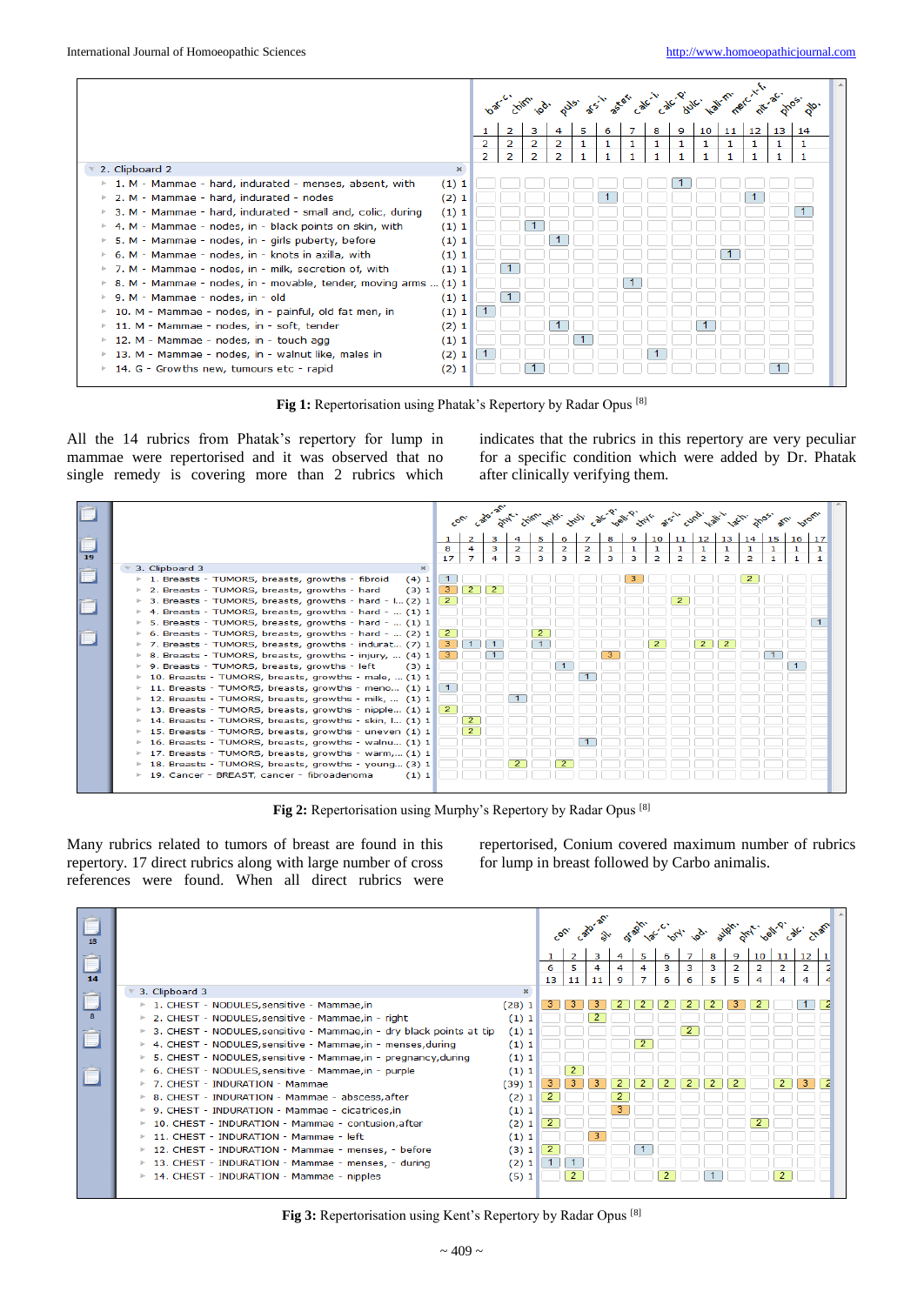Kent's repertory consist of eleven direct rubrics and three cross references and when all rubrics were repertorised together Conium covered 6 rubrics, while other remedies

like Graphitis, Carbo animalis, Silicea, Bryonia, Calcarea carb., Phytolaca, Lac- can covered only 3 or 4 rubrics<sup>8</sup>.



**Fig 4:** Repertorisation using BBCR by Radar Opus [8]

Only 2 rubrics for nodes in breast are given in the section of 'Chest'. Conium, Carboanimalis, Phytolacca and Silicea are

4 marks remedies for induration of breast in general.



**Fig 5:** Repertorisation using Knerr' Repertory by Hompath Zomeo [9]

It was repertorised using Hompath Zomeo software as this repertory is not included in RADAR software. In Knerr's repertory symptoms are more elaborated and clear form as they are recorded in patient's words. Even though it is a concordance repertory 12 rubrics related to neoplasms of breast were found. Most of the rubrics contain hardly 1 or 2 remedies which are very peculiar.

#### **Discussion**

Most individualizing rubrics are found in Phatak's Repertory. Few very peculiar rubrics, which are important during clinical practice and that represent the rarest conditions like –'nodes in the mammae of male' [10] or 'fibroadenoma associated with skin changes [11] are listed here. However 'Mammae: Nodes in: Black points on skin, with:' and 'Mammae: Hard, indurated: Menses, absent, with:' are found only in Phatak's Repertory and Knerr's repertory

In Mruphy's repertory Cross references for 'breast tumors' are 'Cancer', ' Induration', ' Lumps' and ' Nodule'. However the main rubric for 'Fibroadenoma' is given as 'Cancer Breast, cancer: Fibroadenoma' with only Calcarea flour as the remedy. Other peculiar rubric found in this repertory are 'Breast induration, miscarriage after' and 'Breast nodules weather, in cold, wet'.

'Chest- Induration: Mammae' is the main rubric in Kent's Repertory, where as 'Chest- Nodules, sensitive - Mammae,

in' is cross reference. Only this repertory includes rubrics specifying the sides that is 'right' or 'left'

Injury as the cause of fibroadenoma  $[12]$  is covered by BBCR, Kent & Murphy under rubrics 'Chest- Mammae: Nodes, induration: Blows or injuries after:', 'Chest-Induration: Mammae: Contusion, after:' & 'Breasts-Tumors, breasts, growths, Injury, after:' respectively [8]

The rubric for gaint fibroadenoma, described as 'Pregnancy, Parturition, Lactation-Nipples: Tumor, hard, in right, large as a hen's egg' is one of the rare rubrics but found in Knerr's repertory. Few other rubric related to breast neoplasms are single remedy rubric.

Boericke's Repertory has only one rubric in the section of female sexual system as Mammae: Tumours, nodosities even though it is a Clinical Repertory<sup>13</sup>

Even Complete repertory (26 rubrics) and Synthesis repertory (24 rubrics) were studied. Most of the rubrics were similar to the rubrics found in all the above mentioned repertories except 1 or 2 rubrics. 'Chest: nodules: mammae: vaccination after', Chest: nodules: mammae: weaning, after' and 'Chest- nodules, sensitive- mammae- excitement aggravation:' found in complete and synthesis repertory respectively, were peculiar rubrics in these repertories.

#### **Conclusion**

By studying the rubrics from various repertories for benign neoplasms of breast we can conclude that our repertories